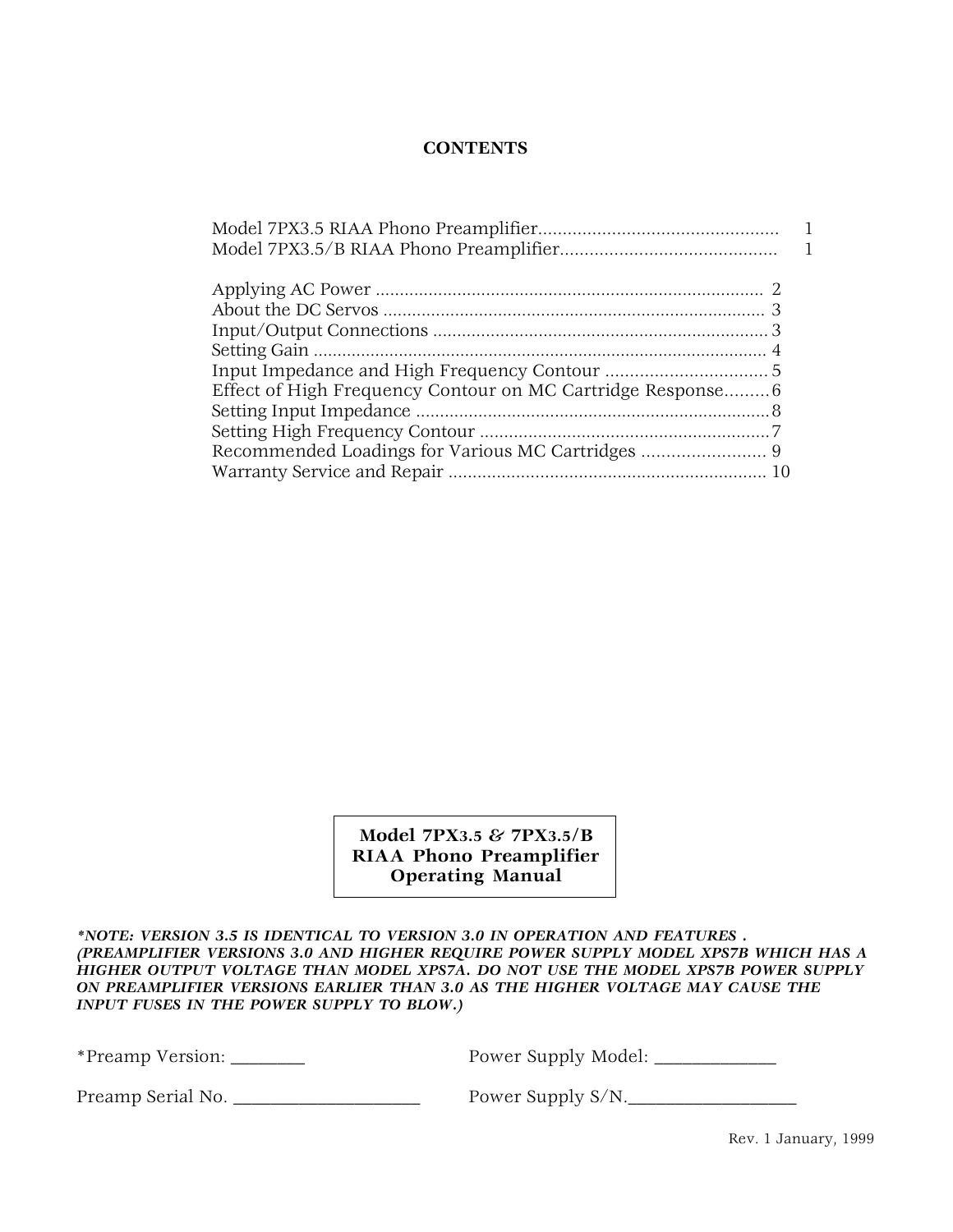# **Model 7PX3.5 & 7PX3.5/B**

# RIAA Phono Preamplifier

# Operating Manual

After Unpacking · Remove the Model 7PX3.5 from the protective plastic bag and check for any signs of shipping damage. Although the heavy construction and modern packaging of the 7PX3.5 make shipping damage highly unlikely, any claim must be reported immediately to your dealer or carrier. Save all packing materials for future use. At this time, carefully read through this operating manual to be sure that you understand the many unique features of the 7PX3 before placing it into your system and applying power. CAUTION: IMPROPER OPERATION OF THE INTERNAL GAIN SETTING SWITCHES CAN CAUSE DAMAGE TO YOUR LOUDSPEAKERS. SEE THE SECTIONS ON PHONO GAIN SETTING BEFORE OPERATING THESE SWITCHES. ALSO, READ THE SECTION ON SERVOS BEFORE USING THE 7PX3 IN YOUR SYSTEM.

**Circuit Highlights ·** The circuits of the Model 7PX3.5 preamplifier represent the very latest in our evolution of Phono preamplifier design which began with our highly acclaimed SK-1 MC Step-up amplifier. The 7PX3.5 employs our new amplifier module called "Music Module™". We call them "Music " modules because of their exceptional musical qualities of tonal accuracy and harmonic integrity. The Music Modules™ are built with discrete components and are "universal" in application. Each module is optimized with selection of external components for its respective circuit function. The overall circuit configuration uses two low noise amplifier blocks separated by a passive RIAA equalization network. Components used in the RIAA network have been carefully selected for their exceptional sonic characteristics of tonal accuracy, their ability to preserve both low-level and high-level dynamics and detail; and, their ability to present a natural soundstage.

The power supply for each amplifier block is independently regulated, using high speed opamps, selected for their exceptional sonic neutrality, in series regulation configurations. DC servos are used for each of the amplifier modules to allow direct coupled outputs and still maintain zero volts DC at the outputs under all operating conditions. See the section titled "DC Servos" for further details.

All components used in the 7PX3.5 have been selected only after extensive listening tests. Criteria for selection has been only the very finest sonic performance without regard to cost.

**Model 7PX3.5/B ·** Specifications and operation of the Model 7PX3/B are identical to the Model 7PX3.5. The Model 7PX3.5/B includes balanced outputs via XLR connectors with an output impedance of 600 Ohms. (See section on System Polarity on page 5.

**Front panel Controls** • The push button "*mute"* control alternates between muted and nonmuted main outputs. (see "Turn-on Delay" section below for more details).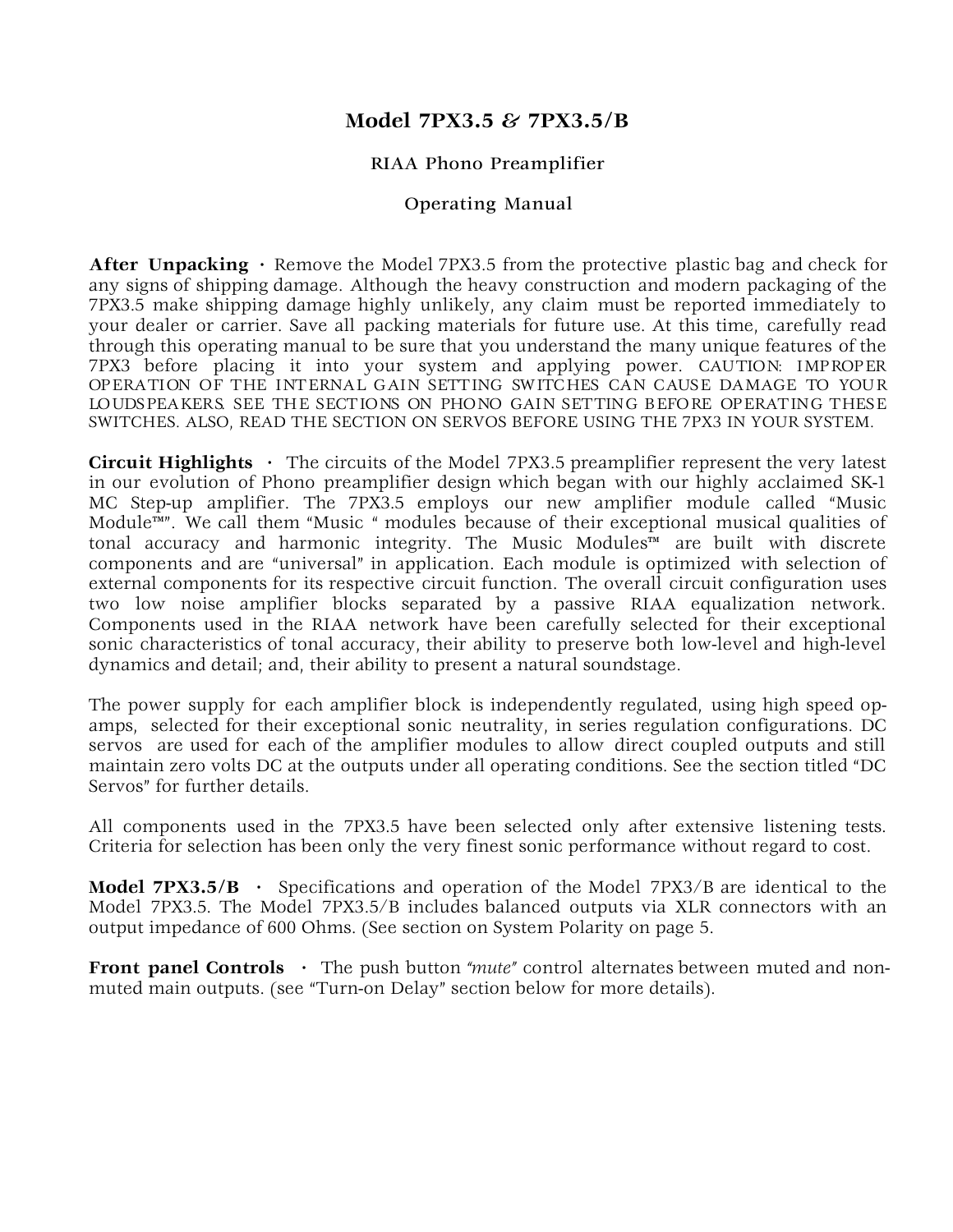**Placement of the Preamplifier ·** The 7PX3.5 should be placed well away from components which generate strong magnetic fields, such as power amplifiers or motors. Because the strength of a magnetic field diminishes quite rapidly as you move away from the source, you should encounter little difficulty in properly locating the 7PX3.5 outside of hum inducing magnetic fields.

**Applying Power\* ·** The external power supply provides filtered DC of dual polarity to the 7PX3.5 mainframe via a high quality screw-lock connector. An IEC 320 AC connector supplies AC to the AC/DC converter. Before applying power, check the voltage indication on the external power supply to be sure that it is correct for your AC power. (Units wired for 220/240V operation can be changed to 120V operation with the voltage selector switch inside the power supply. The appropriate fuse must be installed if the operating voltage is changed.) Connect the DC screw-lock connector to the receptacle on the rear of the preamplifier, then connect the AC power cord to the receptacle of the power entry module on the rear panel of the AC/DC converter and turn on the AC power switch on the module. The LED in the AC/DC converter will glow green when it is on.

NOTE: WHEN FIRST CONNECTING THE EXTERNAL POWER SUPPLY, ALWAYS CONNECT THE DC SCREW-LOCK CONNECTOR FIRST! (GREEN LED OFF). WHEN DISCONNECTING THE EXTERNAL POWER SUPPLY, ALWAYS DISCONNECT THE AC POWER FIRST! WHEN TEMPORARILY TURNING POWER OFF TO THE PREAMP, ALWAYS USE THE AC POWER SWITCH ON THE REAR PANEL OF THE AC/DC CONVERTER.

#### *\*NOTE: PREAMPLIFIER VERSIONS 3.5 AND HIGHER REQUIRE POWER SUPPLY MODEL XPS7B WHICH HAS A HIGHER OUTPUT VOLTAGE THAN MODEL XPS7A. DO NOT USE THE MODEL XPS7B*  POWER SUPPLY ON PREAMPLIFIER VERSIONS EARLIER THAN 3.5 AS THE HIGHER VOLTAGE MAY *TRIGGER THE OVERVOLTAGE CIRCUIT AND CAUSE THE INPUT FUSES IN THE POWER SUPPLY TO BLOW.*

The 7PX3.5 has been designed for continuous operation from standard AC Power. Although turning the unit on and off with each use will not unduly harm it, we recommend that it be left continuously on when used on a day-to-day basis. This will prolong the lives of the electrolytic capacitors in the power supply, minimize thermal cycling of the components, and maintain the DC servos at zero volts. (see section on DC servos.) Power consumption is approximately 10 watts.

**Turn-on Delay ·** The 7PX3.5 is equipped with a circuit which prevents DC pulses from reaching the outputs during turn-on and turn-off. Operation is as follows: When the AC Power switch is first switched on, the main outputs are clamped to the ground for approximately 45 seconds to allow internal DC operating voltages to stabilize. During this delay period, the LED indicator light will glow *Red*. After the delay, the LED will remain *Red* until the mute button is depressed once. This will disengage the muting FETs and the main outputs will be active. If the preamp is switched off, or if there is a power interruption during listening, the LED will immediately switch to red and the outputs will again be clamped to ground. Restoration of AC power will reset the 30 second delay. As this delay circuit actually senses the level of internal DC operating voltages, it cannot be fooled into false or unnecessary delay. Thus, a brief power interruption such as those caused by power substation switching will mute the 7PX3.5 only if it is of sufficient duration to deplete the primary DC storage capacitors. However, if AC line voltage is too low to maintain proper DC regulation, the mute circuit will remain activated.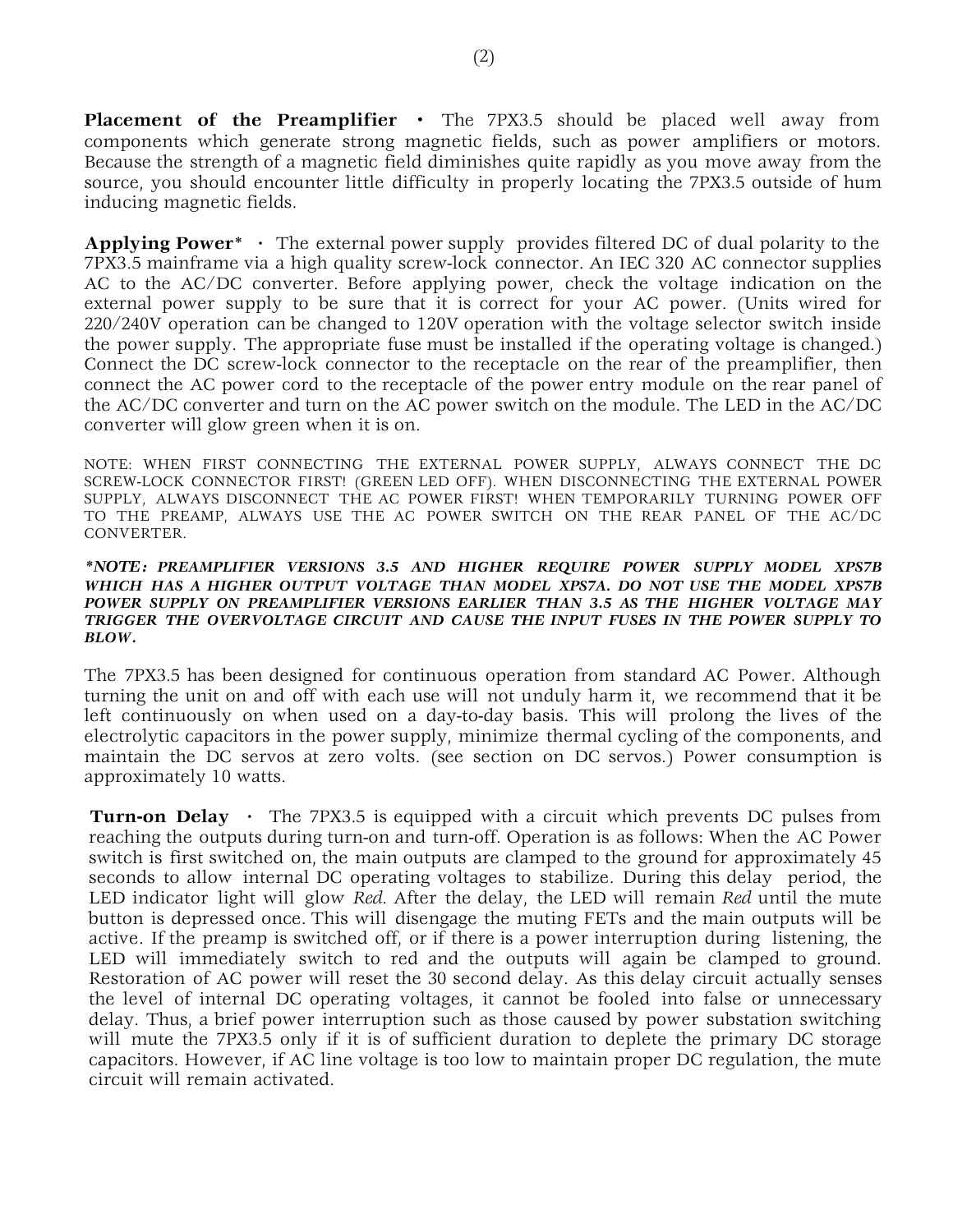NOTE 1: After the initial turn-on delay, the panel muting control activates a CMOS logic circuit to invert the muting mode from its previous state. There is a delay built into this control to eliminate false triggering due to bounce of the switch contacts. Thus, after the initial change, it is necessary to wait a couple of seconds before the next change is possible.

**DC Servos** • In order to maintain the DC level of the outputs as zero volts without using large blocking capacitors, DC servos are used in the 7PX3.5. The servo senses the DC voltage of the output and if different from zero, applies an inverse DC correction to the amplifier stage to return the output to zero. The servo, however, must ignore the audio signal which ideally comes very close to DC. Thus, the servo must be taken out of the circuit at a very low point to still enable the best bass performance. For the 7PX3.5, we have chosen a very low frequency to disengage the servos. For this reason it takes several minutes for the servo to finally settle at DC. If you are using direct coupled amplifiers and turn them on shortly after (or before) the preamp is turned on; you may observe some slow "breathing" of your woofers while the servos are settling. To avoid this situation leave the 7PX3.5 always on (which we highly recommend); or, allow several minutes to pass before turning on your power amplifier. Once the servos have settled. they can only be disturbed by improper operation of the system. Thus the following conditions should be avoided:

- 1) Changing the gain switches with the preamp power on.
- 2) Driving the output stage into clipping.

**Input/Output Connections ·** Inputs and outputs are marked accordingly on the rear panel. A separate set of buffered tape outputs is provided for direct connection to a tape recorder without the need to route the signal through the line level preamplifier for recording. Also, an extra set of unused holes are provided for the experimenter who may wish to install a different set of chassis jacks in parallel with the original set.

NOTE: The quality of the interconnect cables is extremely critical in realizing the full sonic potential of the 7PX3.5. This is particularly important between the tonearm and the preamp where the signal is at a very low level and unequalized for the RIAA compensation. We recommend that you use the very best interconnect cables available. Where there is a choice, use the shortest possible cable that will conveniently connect you components.

**System Grounding** • The chassis of the 7PX3.5 is connected internally to the circuit ground plane at a single point. (Located at the left rear circuit board mounting bracket) To properly ground your pick-up system, simply connect the ground wire from your turntable/tonearm to the grounding post on the rear panel marked "chassis ground". Always plug the AC power cord into a grounded outlet if available. Do not attempt to defeat the power grounding pin as it connects your system to "earth" ground and greatly aids in minimizing noise problem due to static charges or RFI.

**System Polarity** • All amplifier modules (except the balanced output inverters in the 7PX3.5/B) are non-inverting. Thus all signals processed will retain their correct polarity. XLR connectors used on the 7PX3.5/B are wired as follows: pin 1 - circuit ground (neutral), pin 2 positive polarity and pin 3 - negative polarity. (The XLR connector body is mechanically and electrically connected to chassis ground.)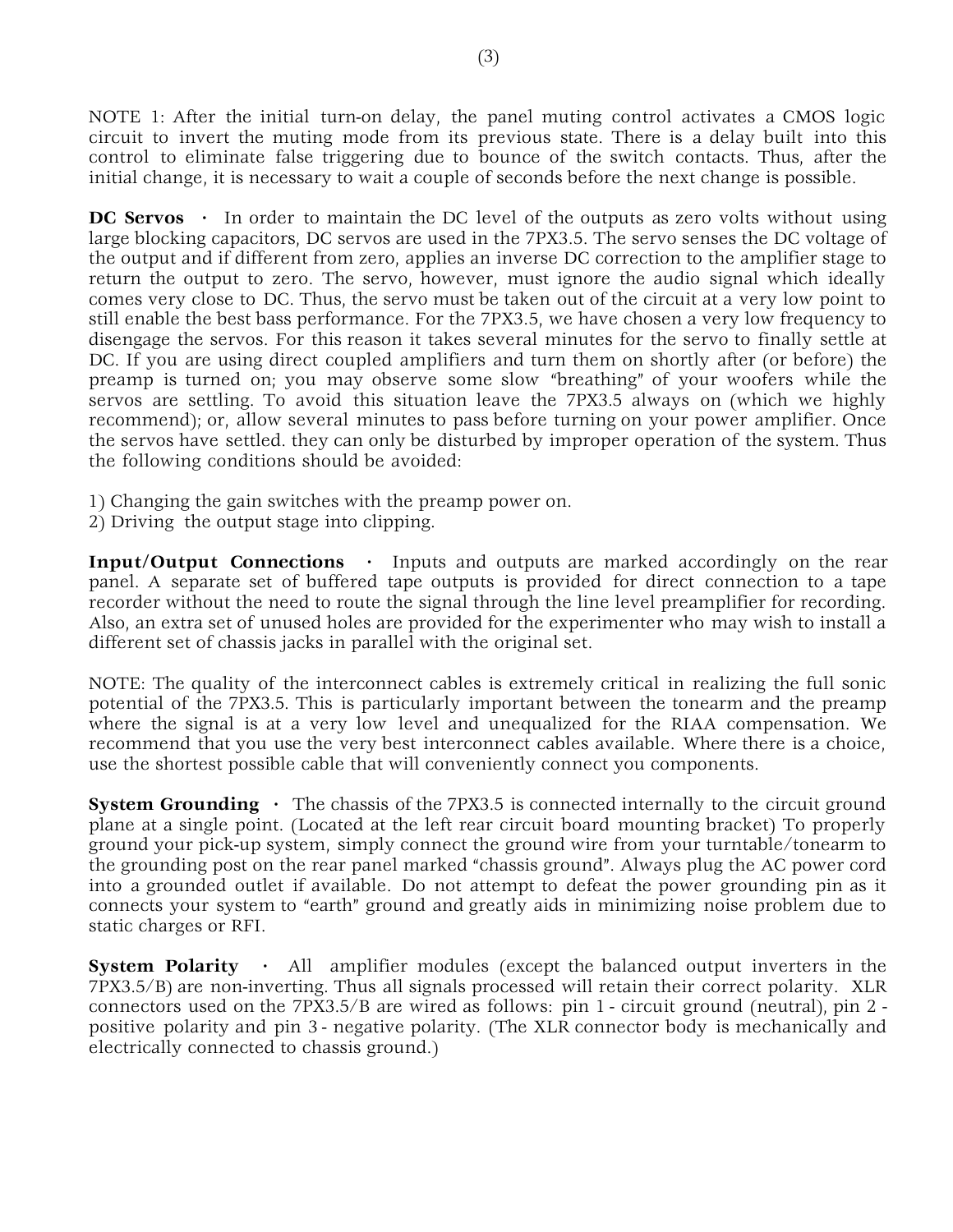**Internal Switches ·** DIP (Dual Inline Package) switches are used inside the 7PX3.5 to set the input characteristics and gain of the Music Modules™ for the Phono amplifiers. The top cover must be removed to gain access to these switches. See the Phono Gain sections for detail information on the setting of these switches. WHEN SETTING THESE SWITCHES, ALWAYS BE ABSOLUTELY CERTAIN THAT EACH SWITCH IS PUSHED FIRMLY AGAINST THE STOP AT THE END OF ITS TRAVEL.

NOTE: Always remember to replace either the metal top or the acrylic top panel on the 7PX3.5 after setting the switches or changing resistors. The top serves two important purposes: shielding from EMI, and preventing dust and debris from collecting inside which could adversely effect the performance. Slightly better sonic performance can be achieved when operating the 7PX3.5 with the acrylic top panel. *However, shielding from external fields will be lost.* Also, the acrylic top panel can hold and conduct a static electric charge. DO NOT TOUCH OR ATTEMPT TO CLEAN THE ACRYLIC TOP PANEL WHILE THE SYSTEM IS OPERATING! LARGE DC PULSES CAN BE GENERATED AT THE OUTPUTS WHICH MAY DAMAGE YOUR LOUDSPEAKERS.

**Phono Gain Setting** • The Model 7PX3.5 Phono Preamplifier provides separate gain settings for each type of Phono cartridge currently available. Set the gain in accordance with the output level of your cartridge. Use Table I below as a guide. CAUTION: DO NOT CHANGE THE GAIN SETTINGS WHILE YOUR SYSTEM IS OPERATING! RESULTING TRANSIENTS CAN DAMAGE YOUR LOUDSPEAKERS OR BLOW PROTECTION FUSES. It is best to turn the AC power to the preamplifier off when changing the Phono gain settings.

#### **Table I - Phono Gain vs. Cartridge Output**

| Cartridge Output    | Gain              | Forward Switchbanks - B |
|---------------------|-------------------|-------------------------|
| (5 cm./sec.-1 KHz.) | $(switches 1-10)$ | Switches ON             |
| Low: $0.2 - 0.5$    | High $(63 dB)$    | $1, 3 \& 5.$            |
| med.: $0.6 - 1.9$   | Medium (50 dB)    | 2, 4, 6, 8, 8, 10.      |
| High: $2.0 - 5.0$   | Low $(37 dB)$     | 7 & 9.                  |

NOTE 1: THE PHONO AMPLIFIERS WILL NOT GIVE PROPER PERFORMANCE UNLESS THE SWITCHES ARE SET EXACTLY IN THE COMBINATION LISTED ABOVE FOR THEIR RESPECTIVE GAIN APPLICATION. BE SURE THAT EACH SWITCH TOGGLE IS SET FIRMLY IN EITHER ITS "ON" POSITION OR ITS "OFF" POSITION AS REQUIRED.

NOTE 2: IF THE GAIN IS SET TOO HIGH FOR YOUR PARTICULAR CARTRIDGE TYPE, YOU RISK OVER-DRIVING THE AMPLIFIER STAGES AND CAUSING CLIPPING AND DISTORTION. IF THE GAIN IS SET TOO LOW FOR YOUR PARTICULAR CARTRIDGE TYPE, YOU WILL NOT BE GETTING THE BEST SIGNAL-TO -NOISE PERFORMANCE.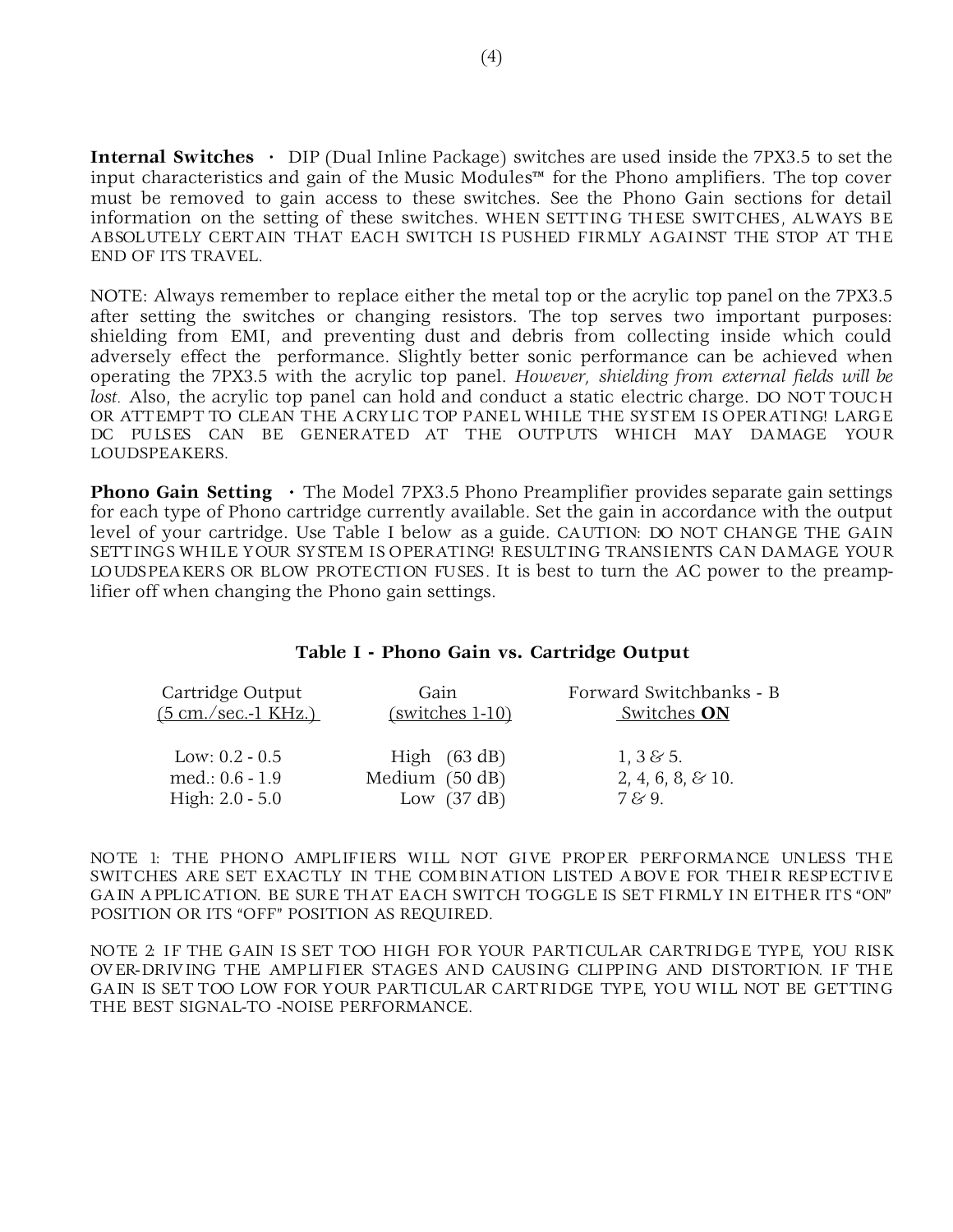**Input Impedance & High Frequency Response of MC Cartridges · Due to mechanical** resonances of the stylus/cantilever assembly at very high frequencies, most MC cartridges demonstrate a rising high frequency response starting somewhere between 10 Khz and 25 Khz. Typically this rise will reach a peak of 6 to 12 dB at the resonant frequency which usually occurs in the vicinity of 40 Khz. Above the resonant frequency, output response falls sharply as the high frequency response limit of the cartridge is reached. This high frequency response peak is audibly discernible in wide bandwidth systems and creates considerable phase error of the signal at high frequencies. Coupled with the very wide bandwidth of many of these cartridges, it can also needlessly stress high frequency performance of other components in the music reproducing system.

Some cartridge manufacturers attempt to reduce this upper treble rise with additional damping of the cantilever suspension system. While this approach may succeed in reducing the extreme high frequency response, it frequently causes a dip of the response curve in the "brightness" region, and a reduction of the natural "live" quality of music. Fortunately, recent trends by cartridge manufacturers favors less mechanical damping and raising the resonant frequency to higher values.

One popular approach employed by cartridge users to treat this problem involves loading the low-output MC cartridge with very low value resistors (less than 100 Ohms). While this approach has the effect of ameliorating the audible high frequency distortion (because of the low reactive impedance of the cartridge generator the actual response curve is very little changed), it has the undesirable side effect of reducing midrange dynamics, spatial ambience cues, and the natural sense of "liveness" of the real performance. Very low loads can also cause a signal loss at all frequencies, resulting in less than optimum signal-to-noise performance of the electronics used.

A better approach to solving this problem involves using a relatively high load resistance (1000 to 47K Ohms) and compensating for the high frequency response rise electronically with a high frequency contouring network. A properly designed RC network as a load for the cartridge can provide a high load impedance at low and middle frequencies, with a frequency dependent and decreasing load as the frequency approaches the mechanical resonant frequency of the cartridge generator assembly. This method provides both a low pass 6 dB per octave filter, and a modicum of dynamic damping selectively applied to the region of the resonant frequency.

With the High Frequency Contour capabilities of the Model 7PX3.5 Phono Preamplifier the user can choose a quick, lucid sounding cartridge having low mechanical damping and compensate electronically for any high frequency rise which might be present. The following diagrams present a graphic confirmation of the results.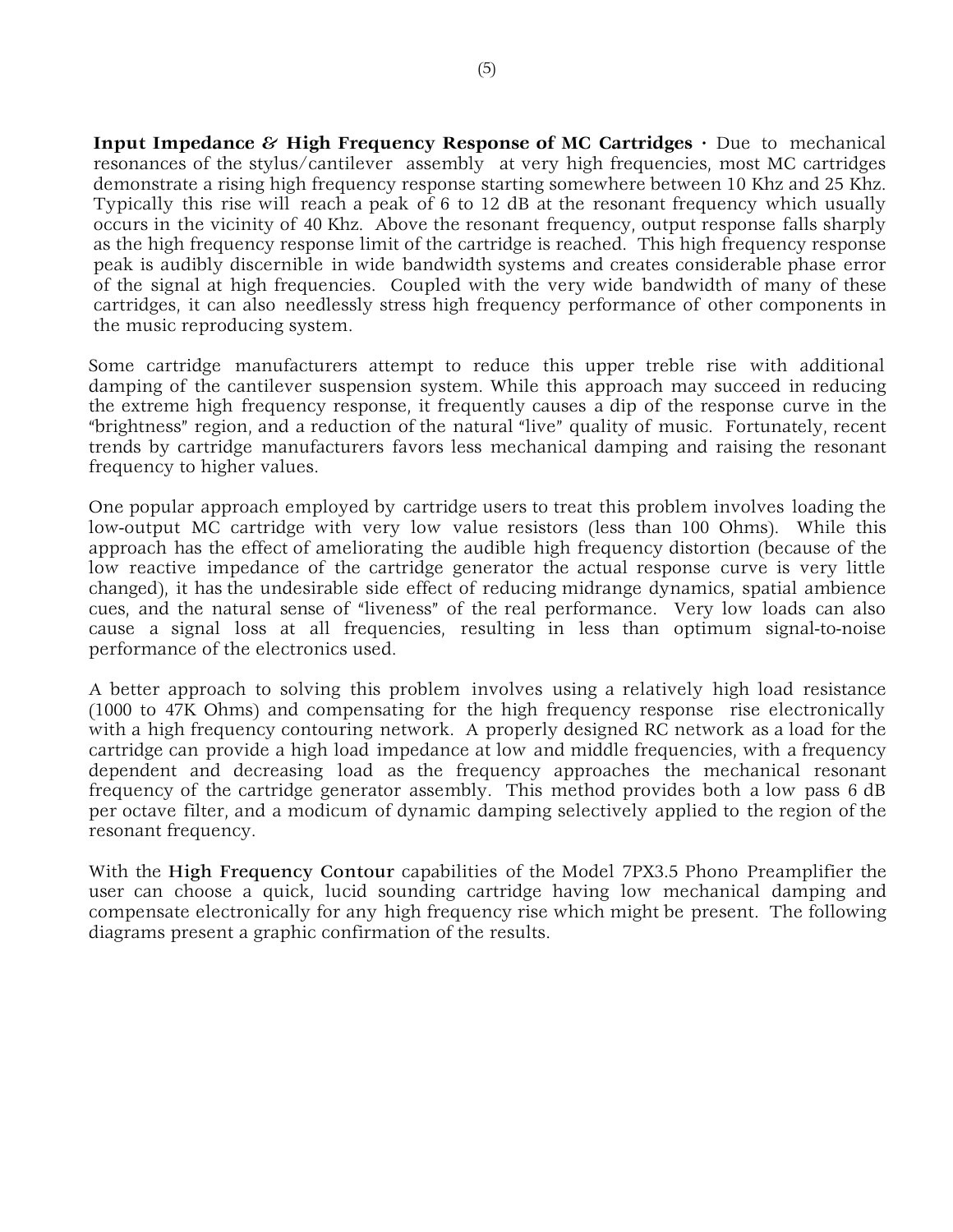Figure 1. Reference square wave response from a function generator in the L and R channels. The 45 degree line at the lower center portion of the display is an X-Y plot of the L Channel (vertical axis) vs. the R Channel (horizontal axis), and shows ideal phase (time) correlation between the two channels.

Figure 2. square wave response of a typical low output MC cartridge when playing an unequalized 5 KHz square wave. Cartridge load is 437 K Ohms. Note the excessive overshoot and ringing of the square wave. The X-Y plot shows considerable phase error at high frequencies due to the mechanical resonances of the cantilever assembly.

Figure 3. Square wave response of same cartridge as Fig. 2 (47K Ohm load), but with the High Frequency Contour feature engaged. Note the significant reduction in amplitude (V1 and V2) of ringing and greatly reduced phase error at high frequencies as shown in the X-Y display.

# **Effect of High Frequency Contour on MC Cartridge Response**



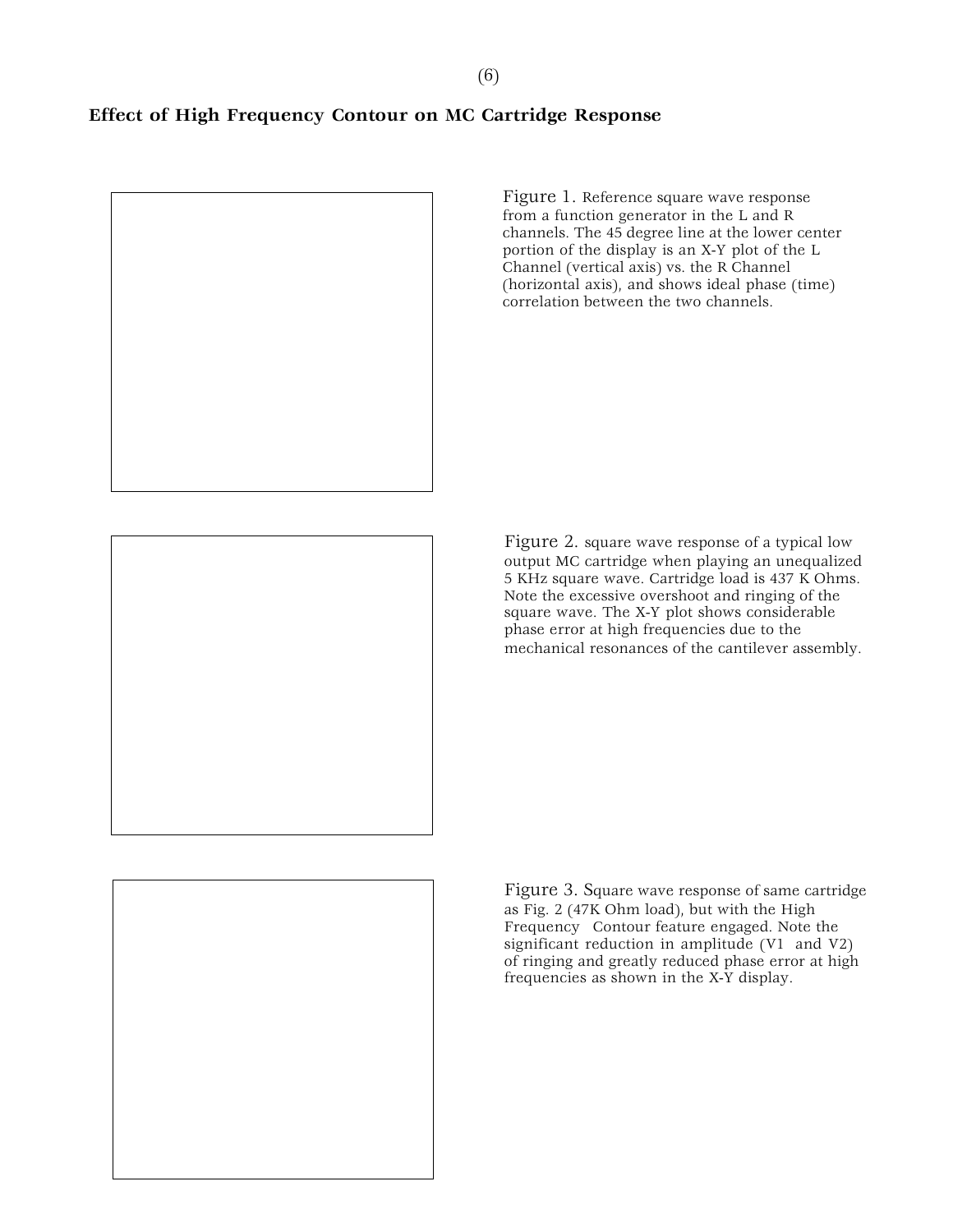**MC Cartridge Loading & High Frequency Contour ·** The Model 7PX3.5 has the High Frequency Contour feature placed in front of the gain block and integrated into the cartridge loading format (see Figure 1 below and the section headed "INPUT IMPEDANCE AND HIGH FREQUENCY RESPONSE OF MOVING COIL CARTRIDGES"). This approach provides some additional advantages compared to conventional resistive loading. First, it lowers the high frequency burden on the RIAA amplifier. Second, it provides a frequency dependent load which gives dynamic damping to the cantilever assembly only at the very high frequencies where resonances occur. Thus, high frequency intermodulation distortion generated within the cartridge is lowered without interfering with dynamics and accuracy of the vital midrange and low frequencies.

**Figure 1. 7PX3.5 & 7PX3.5/B Input Circuit (simplified).**

Because the cartridge source impedance (DC coil resistance) is part of the RC network which sets the High Frequency Contour turnover frequency in the 7PX3.5 , you must know both the recommended HFC frequency (from the table on page 9) and the cartridge generator impedance as supplied by the cartridge manufacturer. (Most low output cartridges have a generator impedance of 3 to 5 ohms. However, some are as high as 50 or 60 Ohms.) Once these two figures are known, use the table below to determine the appropriate settings for your cartridge.

### **Table 2 · High Frequency Contour Settings**

|              |             |                                               |                      | Rear Switchbanks (A) |              |                    |
|--------------|-------------|-----------------------------------------------|----------------------|----------------------|--------------|--------------------|
| Cartridge    |             | Switches ON for Recommended Contour Frequency |                      |                      |              |                    |
| Imped. (Rc)  | 15 KHz.     | 20 KHz.                                       | 25 KHz.              | 30 KHz.              | 35 KHz.      | 40 KHz.            |
| 2-9 Ohms     | 10          | 98/10                                         | $8\,\mathrm{\&}\,10$ | 7 & 10               | 7,9 & 10     | 7,8 & 10           |
| 10 - 19 Ohms | N/A         | $8\,\&\,10$                                   | 7 & 10               | 7,9 & 10             | 7, 8, 9 & 10 | 6, 8, 9 $\&$ 10    |
| 20 - 39 Ohms | $9\,\&\,10$ | $8,9 \& 10$                                   | 6 & 10               | 6, 8, 9 $\&$ 10      | 5 & 10       | 5, 7, 8, 9 $\&$ 10 |

NOTE: SWITCH 10 ENGAGES THE HFC CIRCUIT BY PLACING THE SHUNT CAPACITOR INTO THE CIRCUIT. IF YOU CHOOSE NOT TO USE THE HFC FEATURE, SET SWITCH 10 OFF AND SWITCHES 4 through 9 ON (FOR THE LOWEST CIRCUIT SOURCE IMPEDANCE).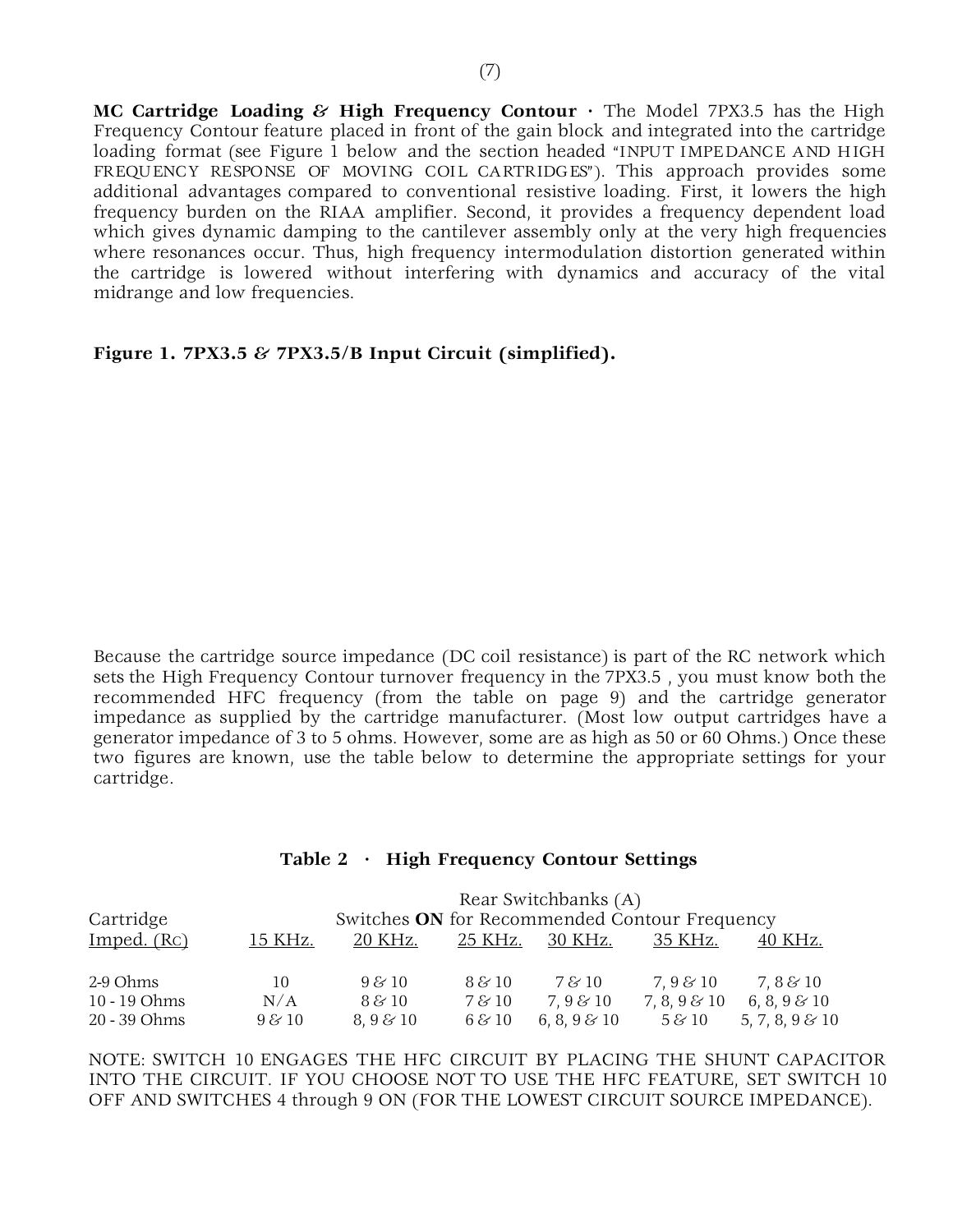Input Impedance (Resistance) Values - MC Cartridges · The benefit of a very low input impedance recommended by many MC cartridge manufacturers is provided for by the High Frequency Contour RC network of the 7PX3.5 as described above. Thus, to preserve midrange and low frequency dynamics and accuracy, we recommend that most low output MC cartridges be loaded with as high a load as is practical. As a simple practice, we recommend that cartridges with a generator impedance higher than 10 Ohms should be loaded at a nominal 47K Ohms.

| Desired<br>Input Impedance (RI) | Rear Switchbanks (A)<br>Switches ON |
|---------------------------------|-------------------------------------|
| 47,000 Ohms                     | None                                |
| 1,000                           | 3                                   |
| 500                             | 2                                   |
| 300                             | 283                                 |
| 100                             |                                     |
| 75                              | 1, 2 & 3                            |

Input Impedance Values - MM Cartridges **·** Most moving magnet or moving iron types of cartridges are designed for a 47,000 Ohm load. However, this group of cartridges will typically require a small capacitive load to achieve flat frequency response. Input capacitance to the 7PX3.5 is approximately 200 pF. If additional input capacitance is desired, small value capacitors can be inserted into the resistor sockets as described above to achieve the desired total. Follow the cartridge manufacturers specifications for the appropriate capacitance loading value for your cartridge. Be sure to include the capacitance of your interconnect cables as indicated in the formula above.

**Input Impedance R or C Sockets** • When an input impedance value other than those provided by the switchbanks is desired, resistors or capacitors of the appropriate value can be inserted into the sockets provided internally on the Phono circuit board. To use this feature, the required components can be easily inserted into the socket with the aid of a long-nosed pliers. The following formula can be used to determine the value of the resistors required:

 $R_i + (47,000 \times R) / (47,000 + R)$  $C_i = 200 + C_I + C$ 

Where:

 $R_i$  = desired resistive input impedance in Ohms.

 $R =$  actual value of resistor to be inserted in Ohms.

 $C_i$  = desired capacitive input impedance in pF.

 $C_I$  = capacitance of interconnect in pF.

 $C =$  actual value of capacitor to be inserted in pF.

NOTE: Values of Ri below 1000 Ohms need not be calculated, as the actual input resistance will be very close to the value of the resistor inserted into the sockets. Use either 1/4 Watt carbon composition resistors or high quality metal film resistors for this application. Leave all switches numbered 1-3 of the rear switch banks in their OFF (Open) positions when using resistors plugged into the sockets.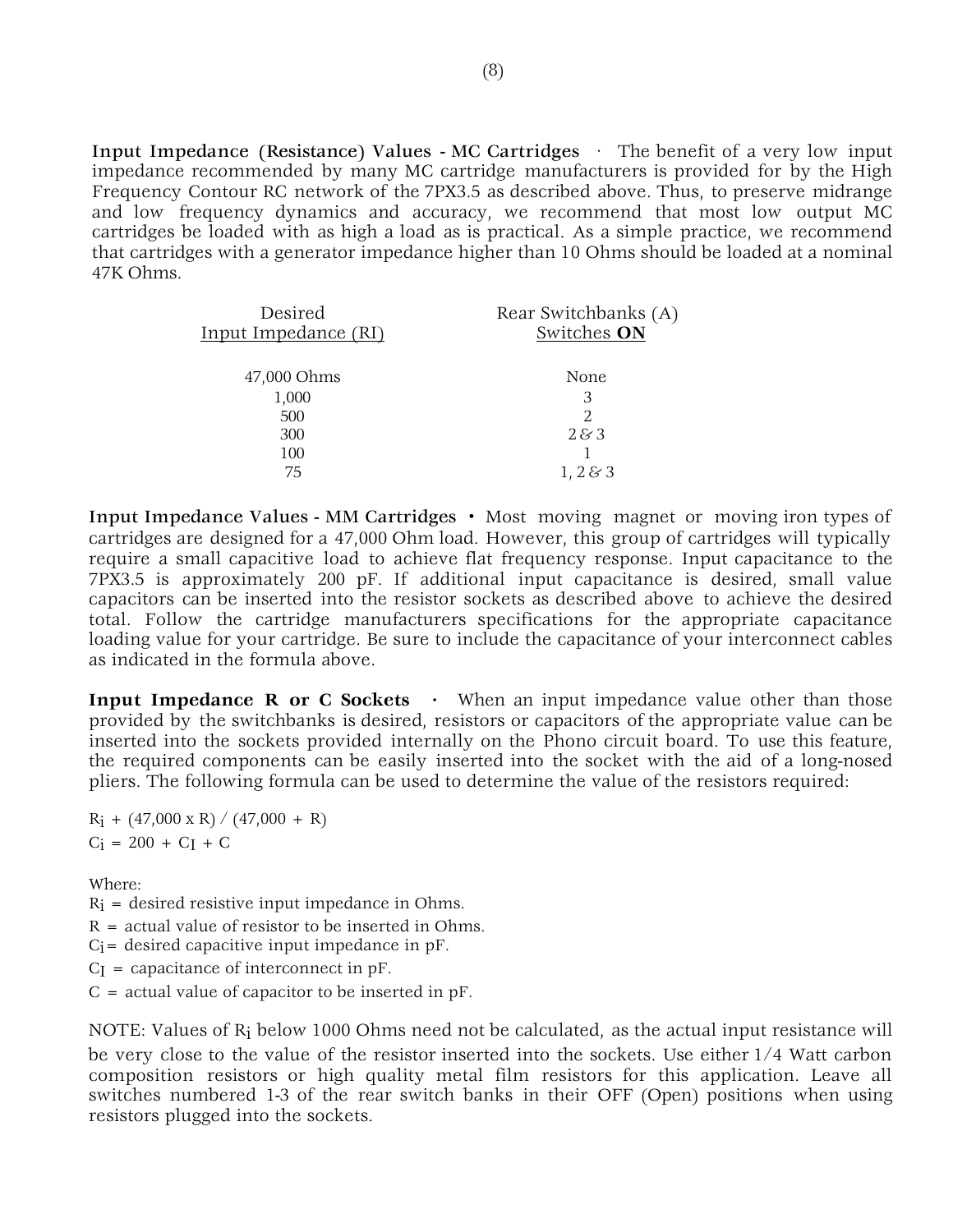# **RECOMMENDED LOADINGS FOR VARIOUS LOW-OUTPUT MOVING COIL CARTRIDGES**

| Cartridge                     | Minimum Input<br>Impedance (Ohms) | High Frequency<br>Contour (KHz.) |
|-------------------------------|-----------------------------------|----------------------------------|
| Alpha 1                       | 1K                                | 15                               |
| Alpha 2                       | 1K                                | 20                               |
| Alpha Genesis 1000            | 1K                                | 15                               |
| Benz Micro MC-1               | 1K                                | 25                               |
| Benz Micro MC-3               | 1K                                | 35                               |
| Benz MC Ruby                  | 47K                               | 40                               |
| Carnegie $I/II$               | 1K                                | 25                               |
| ClearAudio Accurate           | 47K                               | 25                               |
| ClearAudio Veritas            | 47K                               | 25                               |
| Dynavector Diamond 17D2MR     | 47K                               | 40                               |
| Dynavector Ruby 23SMR         | 47K                               | 25                               |
| Kiseki Purple Heart Sapphire  | 1K                                | 20                               |
| Koetsu Black                  | 1K                                | 20                               |
| Koetsu Rosewood Signature     | 1K                                | 20                               |
| Koetsu EMC-Rosewood/Signature | 1K                                | 35                               |
| Koetsu Irushi Mk II           | 47K                               | 35                               |
| Koetsu Pro-IV                 | 47K                               | 35                               |
| Linn Asak DC 2100K            | 1K                                | 20                               |
| Linn Asaka                    | 47K                               | 35                               |
| Linn Troika                   | 47K                               | 35                               |
| Ortophon MC-3000              | 47K                               | 40                               |
| Scan-Tech Clavis              | 47K                               | 30                               |
| Scan-Tech Parnassus           | 47K                               | 40                               |
| Spectral MCR-Signature        | 47K                               | 35                               |
| Sumiko Transfiguration AF-1   | 47K                               | 30                               |
| van den Hul Grasshopper III   | 47K                               | 40                               |

NOTE: These recommendations are based on listening tests and measurements performed on a small number of samples only. As cartridges of a given model will vary somewhat in performance parameters, particularly as they age; use these values as starting points and adjust values up or down accordingly to achieve optimum sonic results in your system. The High Frequency Contour network is electrically out of the circuit with switch 10 of the rear switchbanks in the OFF positions, should you choose not to use this feature.

1 Dec. 92